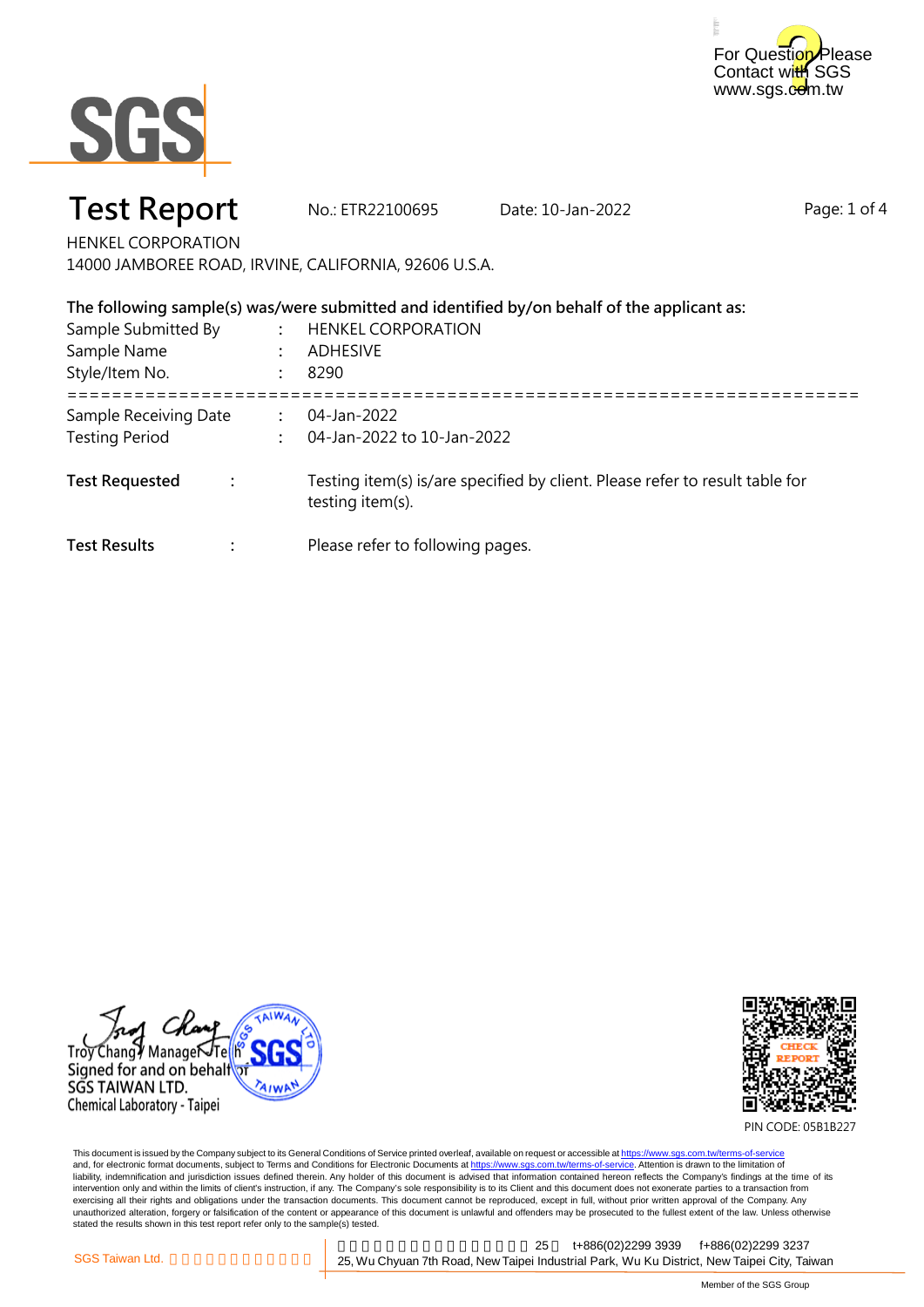

# **Test Report** Mo.: ETR22100695 Date: 10-Jan-2022 Page: 2 of 4

HENKEL CORPORATION 14000 JAMBOREE ROAD, IRVINE, CALIFORNIA, 92606 U.S.A.

#### **Test Part Description**

No.1 **:** SILVER COLORED PASTE

#### **Test Result(s)**

| Test Item(s)                       | Method                               | Unit  | <b>MDL</b> | Result |
|------------------------------------|--------------------------------------|-------|------------|--------|
|                                    |                                      |       |            | No.1   |
| Antimony (Sb) (CAS No.: 7440-36-0) | With reference to US EPA 3052: 1996, | mg/kg | -          | n.d.   |
|                                    | analysis was performed by ICP-OES.   |       |            |        |

#### **Note:**

- 1. mg/kg = ppm;0.1wt% = 1000ppm
- 2. MDL = Method Detection Limit
- 3. n.d. = Not Detected ( Less than MDL)

This document is issued by the Company subject to its General Conditions of Service printed overleaf, available on request or accessible at <u>https://www.sgs.com.tw/terms-of-service</u><br>and, for electronic format documents, su liability, indemnification and jurisdiction issues defined therein. Any holder of this document is advised that information contained hereon reflects the Company's findings at the time of its intervention only and within the limits of client's instruction, if any. The Company's sole responsibility is to its Client and this document does not exonerate parties to a transaction from exercising all their rights and obligations under the transaction documents. This document cannot be reproduced, except in full, without prior written approval of the Company. Any<br>unauthorized alteration, forgery or falsif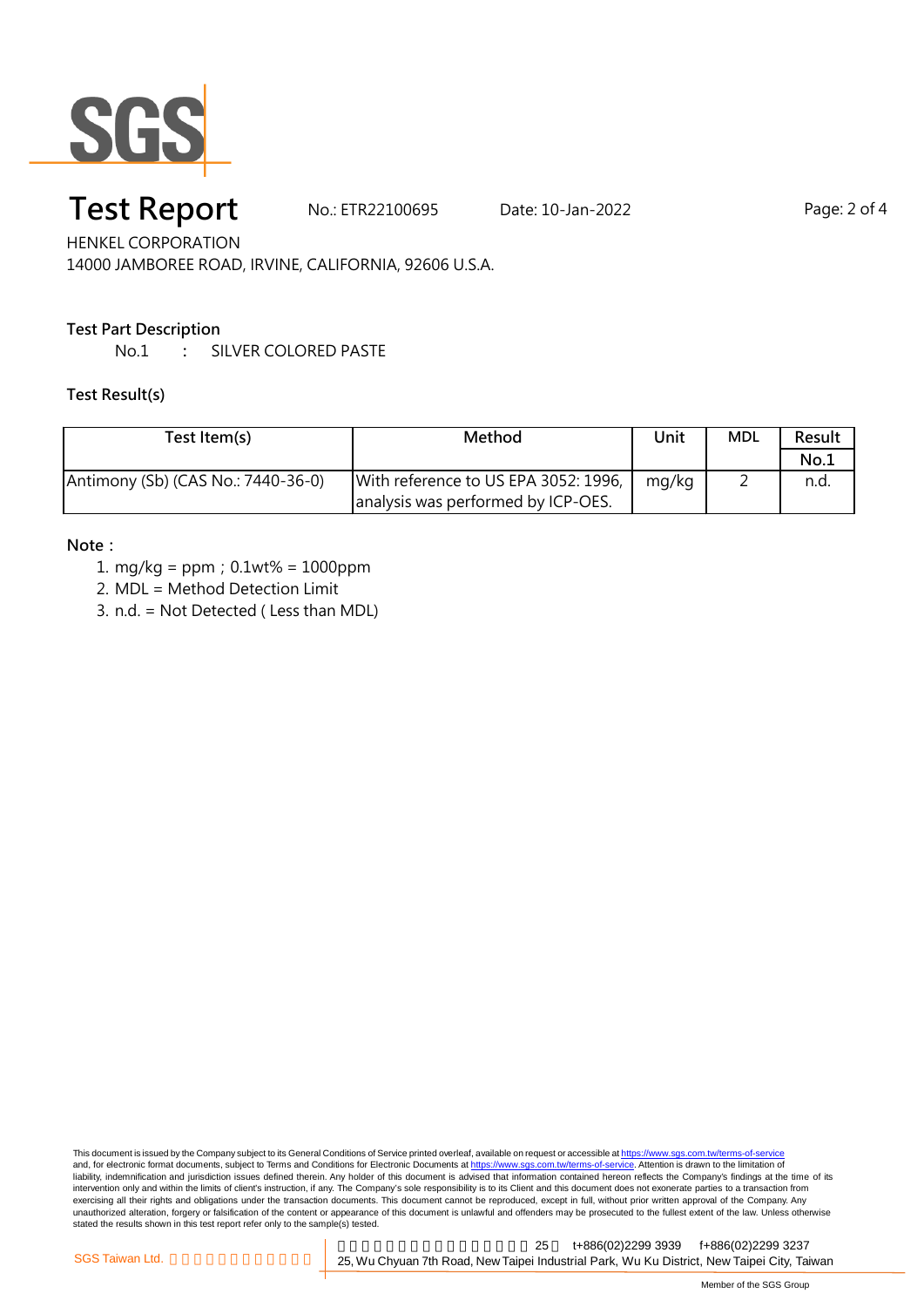

# **Test Report** Mo.: ETR22100695 Date: 10-Jan-2022 Page: 3 of 4

HENKEL CORPORATION 14000 JAMBOREE ROAD, IRVINE, CALIFORNIA, 92606 U.S.A.

#### **Analytical flow chart of Elements (Heavy Metal included)**

These samples were dissolved totally by pre-conditioning method according to below flow chart.

【Reference method: US EPA 3051A、US EPA 3052】



This document is issued by the Company subject to its General Conditions of Service printed overleaf, available on request or accessible at <u>https://www.sgs.com.tw/terms-of-service</u><br>and, for electronic format documents, su liability, indemnification and jurisdiction issues defined therein. Any holder of this document is advised that information contained hereon reflects the Company's findings at the time of its intervention only and within the limits of client's instruction, if any. The Company's sole responsibility is to its Client and this document does not exonerate parties to a transaction from exercising all their rights and obligations under the transaction documents. This document cannot be reproduced, except in full, without prior written approval of the Company. Any<br>unauthorized alteration, forgery or falsif